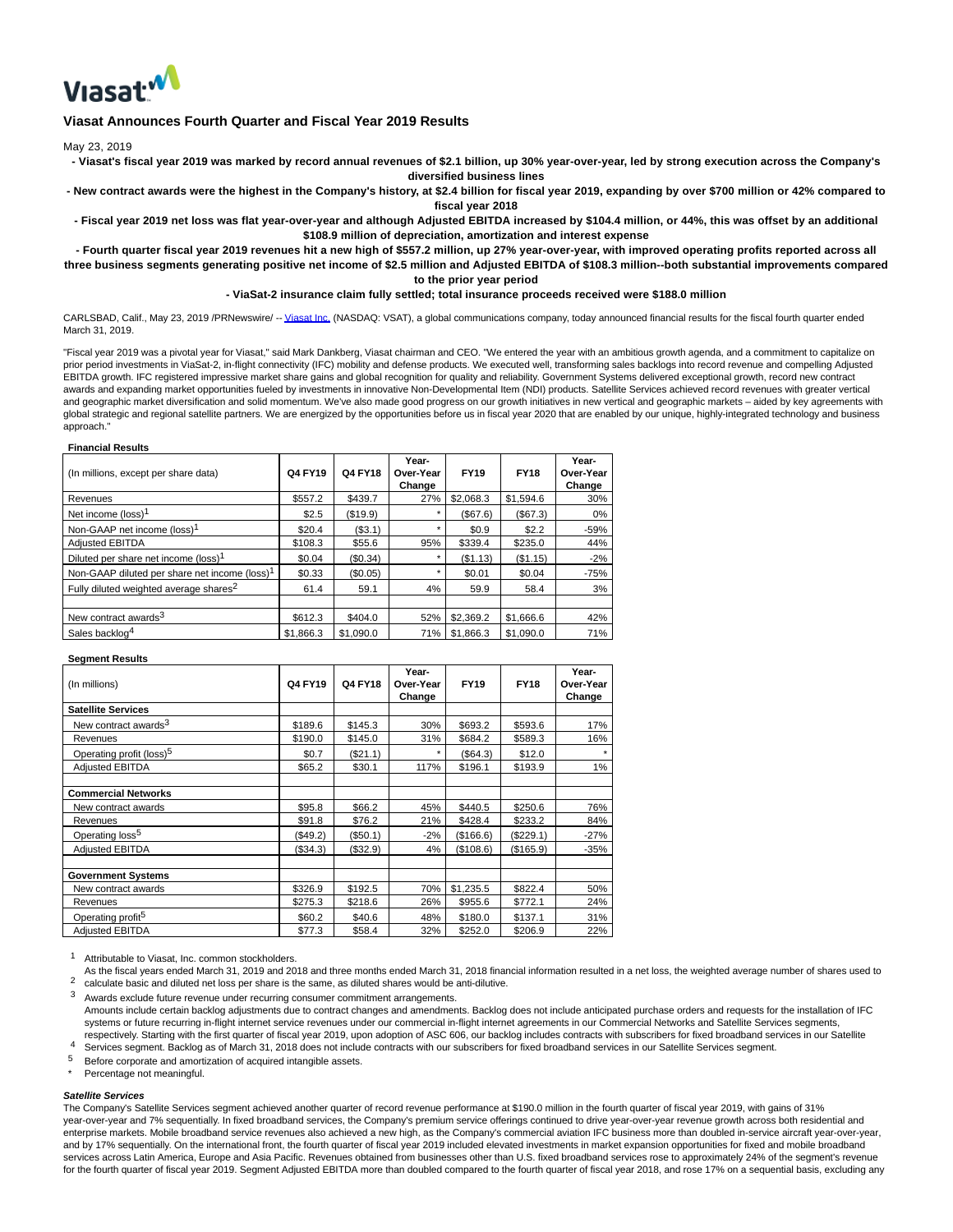impacts associated with the Company's ViaSat-2 insurance claims recorded in the second half of fiscal year 2019. Highlights for the quarter include:

- Fixed broadband services
	- U.S. residential fixed broadband Average Revenue per User (ARPU) continued to grow: ARPU reached \$81.99 for the fourth quarter of fiscal year 2019, an increase of about 5% from the prior quarter and 15% year-over-year, as consumers continued to migrate to Viasat's premium higher-speed plans. At the close of the fourth quarter of fiscal year 2019, the total number of U.S. subscribers was up slightly on a sequential quarter basis to 586,000.
	- Expanded internet connectivity in Mexico: Viasat and Facebook announced a collaboration to accelerate the deployment of affordable, high-speed, high-quality internet to communities that lack reliable internet or have no connectivity at all. The collaboration will initially focus on Mexico, bringing internet connectivity to remote regions of the country, with an opportunity to expand globally.
	- Connecting Brazil: Following the close of fiscal year 2019, the Brazilian Federal Court of Accounts (TCU) provided final approval of the Viasat-Telebras contract, enabling the two companies to commercialize Telebras' satellite and enter into enterprise and commercial aviation markets, as well as provide Community Wi-Fi and residential services across Brazil. To date, Viasat and Telebras have connected more than 1.2 million students in more than 3,700 public schools as well as hundreds of additional sites, such as border patrol posts, public health units and indigenous villages through the Brazilian e-Government initiative, GESAC.
- Mobility services
	- At the close of the fourth quarter of fiscal year 2019, the number of commercial aircraft in-service flying with Viasat's IFC equipment was 1,312 aircraft – up 189 aircraft from the prior quarter, a 107% increase year-over-year. Viasat expects to install its IFC equipment on approximately 490 additional commercial aircraft under existing contracts.
	- Transatlantic service on ViaSat-2 went live: EL AL Israel Airlines and Neos, the Italian leisure airline, launched in-flight Wi-Fi service on routes flying to and from North American destinations.
	- IFC and live television over the same Ka-band antenna: Now more than 550 aircraft in American Airlines' domestic fleet are using Viasat's satellite system to power in-flight connectivity and 12-channels of live television service.
	- In-flight streaming: As announced during the third quarter fiscal year 2019 earnings call, American Airlines and Apple announced free in-flight streaming of Apple Music, available on all Viasat-equipped American Airlines aircraft.
	- Broadening global reach: After the close of fiscal year 2019, Viasat announced it partnered with China Satcom to bring IFC service to airlines over China. This announcement followed Viasat's introduction of its second-generation hybrid Ku-/Ka-band IFC antenna system, aimed at the global commercial wide-body aircraft market.

For fiscal year 2019, Satellite Services segment revenues reached a new record as the total ViaSat-2 fixed and mobile service base began to scale. The segment operating loss for fiscal year 2019 reflected the higher depreciation, fixed operating expenses and sales and marketing costs associated with the ViaSat-2 service launch, as well as expenses related to the ramp in IFC aircraft installations. Adjusted EBITDA performance for the segment for fiscal year 2019 improved slightly compared to fiscal year 2018.

#### **Commercial Networks**

For the fourth quarter of fiscal year 2019, Viasat's Commercial Networks segment revenues increased 21% from the prior year, as the Company continued its rapid IFC terminal delivery activities based on strong customer demand. Segment performance also reflected revenue growth across the Company's antenna systems infrastructure businesses and other satellite networking areas. Segment operating losses and Adjusted EBITDA for the quarter remained relatively flat compared to the prior year period. Research and Development (R&D) expense for the quarter declined by \$7.0 million year-over-year, and held flat on a sequential quarter basis, as the Company progressed through final module test and validation for the Company's first two ViaSat-3 class satellite payloads, and neared final migration to the capital portion of the project. Highlights for the quarter include:

- Strong IFC terminal execution: In the fourth quarter of fiscal year 2019, Viasat delivered 108 terminals. For the year, the Company delivered 704 IFC shipsets and secured nine Supplemental Type Certificates (STC) or amendments for the commercial aviation business.
- ViaSat-3 program status: Hardware build, enhanced payload testbed capabilities and qualification testing on flight test hardware for the first two ViaSat-3 class satellites continued to progress. The third ViaSat-3 class satellite program commenced with the design configuration phase underway.

For fiscal year 2019 the Commercial Networks segment saw narrowed segment operating losses and improved Adjusted EBITDA compared to the prior fiscal year.

#### **Government Systems**

Viasat's Government Systems segment achieved another quarter of record performance, setting new highs for revenues, operating profit and Adjusted EBITDA. Fourth quarter fiscal year 2019 also marked the close of the segment's first ever \$1 billion contract win year, with fiscal year 2019 segment new contract awards totaling over \$1.2 billion, up 50% compared to the prior fiscal year, representing a book-to-bill ratio of 1.3:1. For the quarter, compared to the prior year period, revenues increased by 26%, to \$275.3 million; operating profit increased by 48%, to \$60.2 million; and Adjusted EBITDA grew by 32%, to \$77.3 million. Operating results reflected strong performance across multiple business units, including additional year-over-year operating profit and Adjusted EBITDA contributions from sales of government satellite communication products, government mobile broadband solutions and network security platforms. Highlights for the quarter include:

- Growing opportunities in the Canadian defense market: Viasat and partner MDA announced Viasat's KOR-24A Small Tactical Terminal was selected by the Canadian Department of National Defence to support the Canadian Army's Airspace Coordination Centre Modernization project.
- Tactical data links milestone: In March 2019, Viasat reached 1,000 AN/PRC-161 Battlefield Awareness Targeting System-Dismounted (BATS-D) handheld Link 16 radios shipped. This radio provides secure, reliable access to integrated air and ground information for improved situational awareness and enhanced close air support communications.
- Major award programs: After the close of fiscal year 2019, Viasat was awarded a five-year, sole-source Indefinite Delivery Indefinite Quantity (IDIQ) contract by the General Services Administration, with a maximum ceiling of \$450 million to support rapid migration of Command, Control, Communications and Computers/Cyber (C5AD) capability best practices for U.S. Special Operations Forces and U.S. General Purpose Forces.
- Spacecraft and Link 16 waveform expertise leads to new satellite business: After the close of fiscal year 2019, Viasat was awarded a contract by the Administrator of the Space Enterprise Consortium, under the Air Force Research Laboratory Space Vehicles XVI program to deliver and test the first-ever Link 16-capable low earth orbit (LEO) spacecraft prototype.

For fiscal year 2019, Viasat's Government Systems segment's record performance continued with revenue growth of 24% to \$955.6 million, an operating profit increase of 31% to \$180.0 million and an Adjusted EBITDA increase of 22% to \$252.0 million, compared to the prior fiscal year.

## **Conference Call**

Viasat will host a conference call to discuss the fourth quarter and fiscal year 2019 results. Details follow:

- DATE/TIME: Thursday, May 23, 2019 at 5:00 p.m. Eastern Time
- DIAL-IN: (877) 640-9809 in the U.S.; (914) 495-8528 international
- [investors.viasat.com.](https://c212.net/c/link/?t=0&l=en&o=2476753-1&h=3413355226&u=http%3A%2F%2Finvestors.viasat.com%2F&a=investors.viasat.com)
- REPLAY: Available from 8:00 p.m. Eastern Time on Thursday, May 23 until 11:59 p.m. Eastern Time on Friday, May 24 by dialing (855) 859-2056 for U.S. callers and (404) 537-3406 for international callers; conference ID 6371199.

#### **About Viasat**

Viasat is a global communications company that believes everyone and everything in the world can be connected. For more than 30 years, Viasat has helped shape how consumers, businesses, governments and militaries around the world communicate. Today, the Company is developing the ultimate global communications network to power high-quality, secure, affordable, fast connections to impact people's lives anywhere they are—on the ground, in the air or at sea. To learn more about lasat, visit: [www.viasat.com,](https://c212.net/c/link/?t=0&l=en&o=2476753-1&h=865933954&u=http%3A%2F%2Fwww.viasat.com%2F&a=www.viasat.com) go t[o Viasat's Corporate Blog,](https://c212.net/c/link/?t=0&l=en&o=2476753-1&h=3933824478&u=https%3A%2F%2Fcorpblog.viasat.com%2F&a=Viasat%27s+Corporate+Blog) or follow the Company on social media at[: Facebook,](https://c212.net/c/link/?t=0&l=en&o=2476753-1&h=2279267449&u=https%3A%2F%2Fwww.facebook.com%2FViaSat&a=Facebook) [Instagram,](https://c212.net/c/link/?t=0&l=en&o=2476753-1&h=3515908308&u=https%3A%2F%2Fwww.instagram.com%2Fviasatinc%2F&a=Instagram) [LinkedIn,](https://c212.net/c/link/?t=0&l=en&o=2476753-1&h=1300148931&u=https%3A%2F%2Fwww.linkedin.com%2Fcompany%2Fviasat&a=LinkedIn) [Twitter o](https://c212.net/c/link/?t=0&l=en&o=2476753-1&h=3375205523&u=https%3A%2F%2Ftwitter.com%2FViaSatInc&a=Twitter)[r YouTube.](https://c212.net/c/link/?t=0&l=en&o=2476753-1&h=4146401179&u=https%3A%2F%2Fwww.youtube.com%2Fuser%2FViaSatInc&a=YouTube)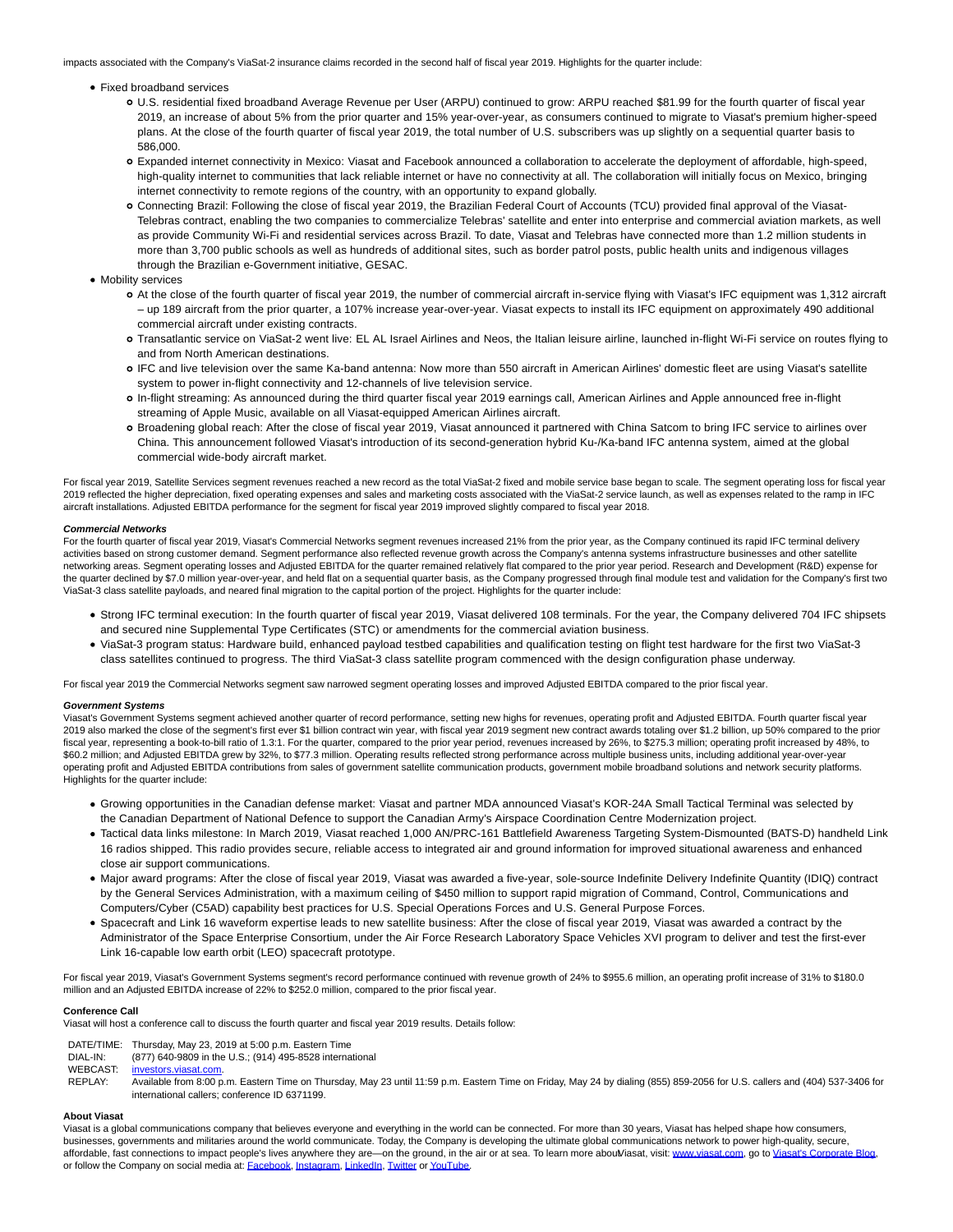#### **Forward-Looking Statements**

This press release contains forward-looking statements that are subject to the safe harbors created under the Securities Act of 1933 and the Securities Exchange Act of 1934. Forwardlooking statements include, among others, statements that refer to opportunities, growth and outlook for fiscal year 2020 and beyond; satellite construction and launch activities; the expected completion, performance, capacity, service, coverage, service speeds, availability and other features of our satellites, and the timing, cost, economics and other benefits associated therewith; domestic and international expansion plans, including with respect to the expansion of our footprint and service offerings in Mexico and collaboration with Facebook; the number of IFC systems expected to be installed under existing contracts with commercial airlines; and the impacts of new contracts entered into with, and the roll-out, ramp-up and uptake of products and services by, and services to be offered by, our airline partners and other customers. Readers are cautioned that actual results could differ materially and adversely from those expressed in any forward-looking statements. Factors that could cause actual results to differ include: our ability to realize the anticipated benefits of the ViaSat-2 and ViaSat-3 class satellites; unexpected expenses related to our satellite projects; our ability to successfully implement our business plan for our broadband satellite services on our anticipated timeline or at all; risks associated with the construction, launch and operation of our satellites, including the effect of any anomaly, operational failure or degradation in satellite performance; our ability to realize the anticipated benefits of our acquisitions or strategic partnering arrangements; our ability to successfully develop, introduce and sell new technologies, products and services; the number of purchase orders that are submitted and accepted for the installation of IFC systems with respect to aircraft under contract; audits by the U.S. government; changes in the global business environment and economic conditions; delays in approving U.S. government budgets and cuts in government defense expenditures; our reliance on U.S. government contracts, and on a small number of contracts which account for a significant percentage of our revenues; reduced demand for products and services as a result of continued constraints on capital spending by customers; changes in relationships with, or the financial condition of, key customers or suppliers; our reliance on a limited number of third parties to manufacture and supply our products; increased competition; introduction of new technologies and other factors affecting the communications and defense industries generally; the effect of adverse regulatory changes (including changes affecting spectrum availability or permitted uses) on our ability to sell products and services; orbital arc congestion affecting availability of Ka-band spectrum; the effect of changes in the way Ka-band spectrum is used by others; our level of indebtedness and ability to comply with applicable debt covenants; our involvement in litigation, including intellectual property claims and litigation to protect our proprietary technology; and our dependence on a limited number of key employees. In addition, please refer to the risk factors contained in our SEC filings available at ww.sec.gov, including our most recent Annual Report on Form 10-K and Quarterly Reports on Form 10-Q. Readers are cautioned not to place undue reliance on any forward-looking statements, which speak only as of the date on which they are made. We undertake no obligation to update or revise any forward-looking statements for any reason.

#### **Use of Non-GAAP Financial Information**

To supplement Viasat's consolidated financial statements presented in accordance with generally accepted accounting principles (GAAP), ViaSat uses non-GAAP net income (loss) attributable to Viasat Inc. and Adjusted EBITDA, measures Viasat believes are appropriate to enhance an overall understanding of Viasat's past financial performance and prospects for the future. We believe the non-GAAP results provide useful information to both management and investors by excluding specific expenses that we believe are not indicative of our core operating results. In addition, since we have historically reported non-GAAP results to the investment community, we believe the inclusion of non-GAAP numbers provides consistency in our financial reporting and facilitates comparisons to the Company's historical operating results. Further, these non-GAAP results are among the primary indicators that management uses as a basis for evaluating the operating performance of our segments, allocating resources to such segments, planning and forecasting in future periods. The presentation of this additional information is not meant to be considered in isolation or as a substitute for measures of financial performance prepared in accordance with GAAP. A reconciliation of specific adjustments to GAAP results is provided in the tables below.

Copyright © 2019 Viasat, Inc. All rights reserved. Viasat, the Viasat logo and the Viasat signal are registered trademarks of Viasat, Inc. All other product or company names mentioned are used for identification purposes only and may be trademarks of their respective owners.

# **Condensed Consolidated Statements of Operations**

**(Unaudited) (In thousands, except per share data)**

|                                                                                     | Three months ended |                |    | <b>Twelve months ended</b> |    |                |     |                |
|-------------------------------------------------------------------------------------|--------------------|----------------|----|----------------------------|----|----------------|-----|----------------|
|                                                                                     |                    | March 31, 2019 |    | March 31, 2018             |    | March 31, 2019 |     | March 31, 2018 |
| Revenues:                                                                           |                    |                |    |                            |    |                |     |                |
| Product revenues                                                                    | \$                 | 292,262        | \$ | 231,689                    | \$ | 1,092,691      | \$  | 755,547        |
| Service revenues                                                                    |                    | 264,959        |    | 207,981                    |    | 975,567        |     | 839,078        |
| Total revenues                                                                      |                    | 557,221        |    | 439,670                    |    | 2,068,258      |     | 1,594,625      |
| Operating expenses:                                                                 |                    |                |    |                            |    |                |     |                |
| Cost of product revenues                                                            |                    | 218,104        |    | 170,745                    |    | 834.472        |     | 553,677        |
| Cost of service revenues                                                            |                    | 179,901        |    | 156,599                    |    | 703,249        |     | 567,137        |
| Selling, general and administrative                                                 |                    | 118,130        |    | 106,038                    |    | 458,458        |     | 385,420        |
| Independent research and development                                                |                    | 29,383         |    | 36,865                     |    | 123,044        |     | 168,347        |
| Amortization of acquired intangible assets                                          |                    | 2,280          |    | 2,474                      |    | 9,655          |     | 12,231         |
| Income (loss) from operations                                                       |                    | 9,423          |    | (33,051)                   |    | (60, 620)      |     | (92, 187)      |
| Interest expense, net                                                               |                    | (9,663)        |    | (3,595)                    |    | (49, 861)      |     | (3,066)        |
| Loss on extinguishment of debt                                                      |                    |                |    |                            |    |                |     | (10, 217)      |
| Loss before income taxes                                                            |                    | (240)          |    | (36, 646)                  |    | (110, 481)     |     | (105, 470)     |
| Benefit from income taxes                                                           |                    | 5,335          |    | 16,745                     |    | 41,014         |     | 35,217         |
| Equity in income of unconsolidated affiliate, net                                   |                    | 268            |    | 385                        |    | 2,998          |     | 1,978          |
| Net income (loss)                                                                   |                    | 5,363          |    | (19, 516)                  |    | (66, 469)      |     | (68, 275)      |
| Less: net income (loss) attributable to noncontrolling interests, net of tax        |                    | 2,848          |    | 430                        |    | 1,154          |     | (970)          |
| Net income (loss) attributable to Viasat Inc.                                       |                    | 2,515          | S  | (19, 946)                  | S  | (67, 623)      | \$  | (67, 305)      |
| Diluted net income (loss) per share attributable to Viasat Inc. common stockholders |                    | 0.04           | \$ | (0.34)                     |    | (1.13)         | \$. | (1.15)         |
| Diluted common equivalent shares                                                    |                    | 61,356         |    | 59,052                     |    | 59,942         |     | 58,438         |

**AN ITEMIZED RECONCILIATION BETWEEN NET INCOME (LOSS) ATTRIBUTABLE TO VIASAT INC.**

| ON A GAAP BASIS AND NON-GAAP BASIS IS AS FOLLOWS: |
|---------------------------------------------------|
|---------------------------------------------------|

| (In thousands, except per share data)                                                        | Three months ended |          |                |          |                | <b>Twelve months ended</b> |                |           |  |  |
|----------------------------------------------------------------------------------------------|--------------------|----------|----------------|----------|----------------|----------------------------|----------------|-----------|--|--|
|                                                                                              | March 31, 2019     |          | March 31, 2018 |          | March 31, 2019 |                            | March 31, 2018 |           |  |  |
| GAAP net income (loss) attributable to Viasat Inc.                                           |                    | 2.515    | \$             | (19,946) |                | (67, 623)                  |                | (67, 305) |  |  |
| Amortization of acquired intangible assets                                                   |                    | 2.280    |                | 2.474    |                | 9.655                      |                | 12.231    |  |  |
| Stock-based compensation expense                                                             |                    | 20.941   |                | 19.413   |                | 79.599                     |                | 68.545    |  |  |
| Loss on extinguishment of debt                                                               |                    |          |                |          |                |                            |                | 10.217    |  |  |
| Income tax effect $(1)$                                                                      |                    | (5, 353) |                | (5,082)  |                | (20, 746)                  |                | (21, 508) |  |  |
| Non-GAAP net income (loss) attributable to Viasat Inc.                                       |                    | 20,383   |                | (3, 141) |                | 885                        |                | 2,180     |  |  |
| Non-GAAP diluted net income (loss) per share attributable to Viasat Inc. common stockholders |                    | 0.33     |                | (0.05)   |                | 0.01                       |                | 0.04      |  |  |
| Diluted common equivalent shares                                                             |                    | 61.356   |                | 59.052   |                | 59.942                     |                | 58.438    |  |  |

(1)The income tax effect is calculated using the tax rate applicable for the non-GAAP adjustments.

#### **AN ITEMIZED RECONCILIATION BETWEEN NET INCOME (LOSS) ATTRIBUTABLE TO VIASAT INC. AND ADJUSTED EBITDA IS AS FOLLOWS:**

| (In Thousands)                                     | Three months ended |                |  |                |  |                | Twelve months ended |                |  |  |
|----------------------------------------------------|--------------------|----------------|--|----------------|--|----------------|---------------------|----------------|--|--|
|                                                    |                    | March 31, 2019 |  | March 31, 2018 |  | March 31, 2019 |                     | March 31, 2018 |  |  |
| GAAP net income (loss) attributable to Viasat Inc. |                    | 2.515          |  | (19.946)       |  | (67.623)       |                     | (67, 305)      |  |  |
| Benefit from income taxes                          |                    | (5, 335)       |  | (16.745)       |  | (41.014)       |                     | (35, 217)      |  |  |